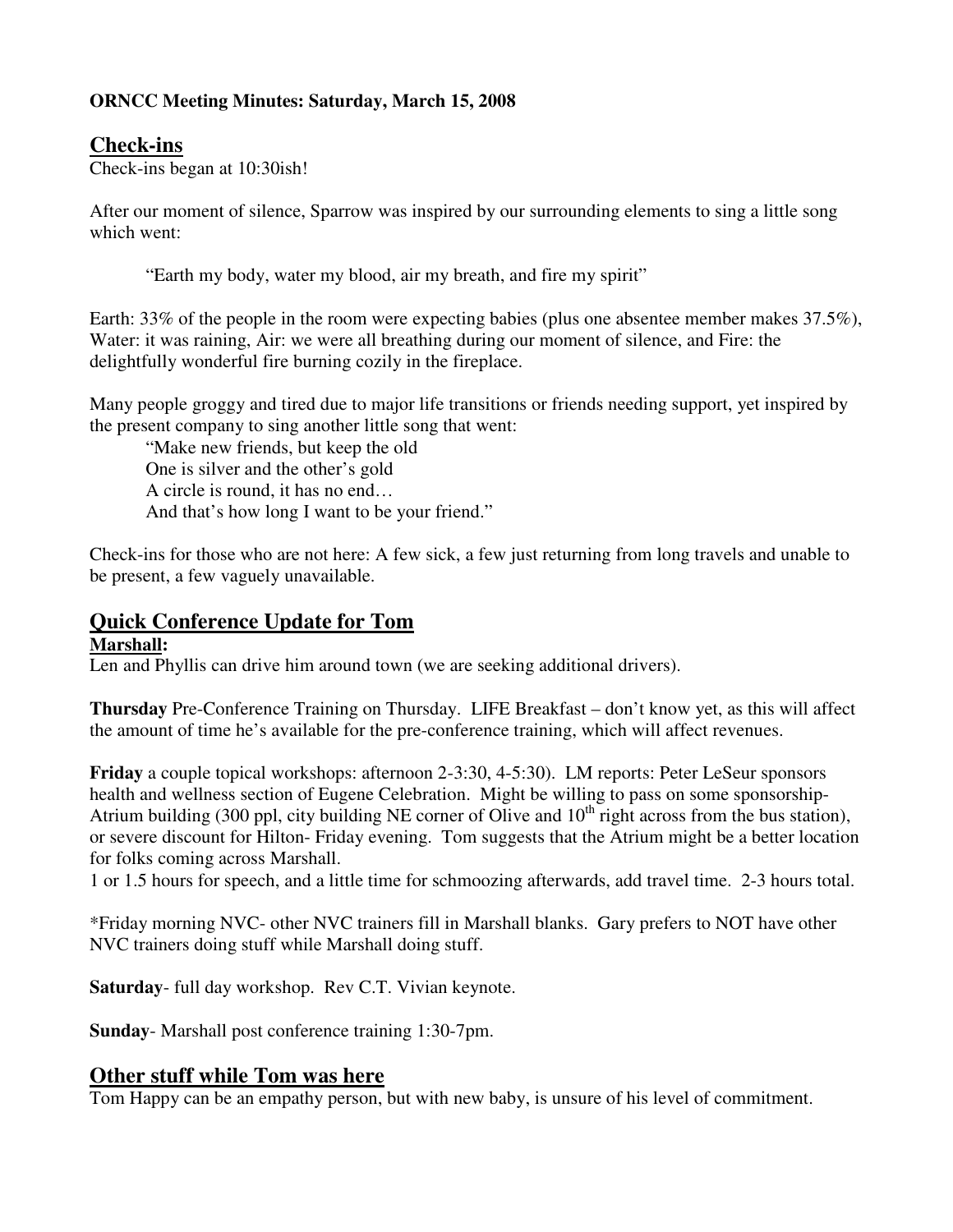LM reports: Tree Bressen wants to get other facilitators/mediators involved to offer experiential environments- meals, during other times of the conference, and planning the plenary session(s). Communicate with presenters- make them experiential, rather than talking to/at- talk with. Can give us point people to communicate with presenters to help shape their proposals.

Statement about vision or needs met by providing experiential offerings.

### **Administrative Items – 11:34am – 12:20pm**

**Approve January minutes**– Sherry Klein's – fix her name. Approved (with quorum- Evelyn via conference call).

### **Treasurer's Report**

Thank you Sparrow for meticulous attention to detail, record-keeping, and the time that you put into preparing these reports and sustaining clarity about the budget.

ORNCC will have \$16,000. Move account from Umpqua to Oregon Community Credit. They offer checking options that earn interest if balance is high enough. Quorum approved this future switch (Evelyn via conference call). Keep \$8,000 to spend in July for books. On April 27<sup>th</sup>, Sparrow will do research about Oregon Community Credit Union for best options.

Reports due soon: Annual Report. Secretary of State, Corporate Division. Sends to David Atkin, David sends it to us (Michael). Michael will call David Atkin to get this taken care of, and will communicate with Sparrow. Feds: 990 EZ, due May 15. Sparrow will do start this April  $21^{st}$ .

CT12: Department of Justice (sent to Michael).

Blah blah blah…this part was a little boring, and everyone who needs to know this information already knows it so I quit taking notes at this point.

### **Confirm Non-President**

We at the meeting elect LM as our un-president, added Evelyn via conference call as quorum.

### **Carol Placer**

We at the meeting (and Evelyn via conference call) agree to recommend to the G.C. that they add Carol to the Board. Teresa has agreed to begin election process with G.C.

### **Change address** for ORNCC docs sent to Michael

Quorum approves that Michael will continue to receive ORNCC mailings at his new home address.

### **More Conference Stuff before Lunch Request to ORNCC Board:**

1. Please help distribute the Call for Proposals (along with Join the Coalition Letter, and Youth or Spirituality Letter if applicable).

Megan will email each member not present at today's meeting to send documents, request, and instructions.

2. Volunteer: are you, board and GC members, willing to help out during the days of the conference?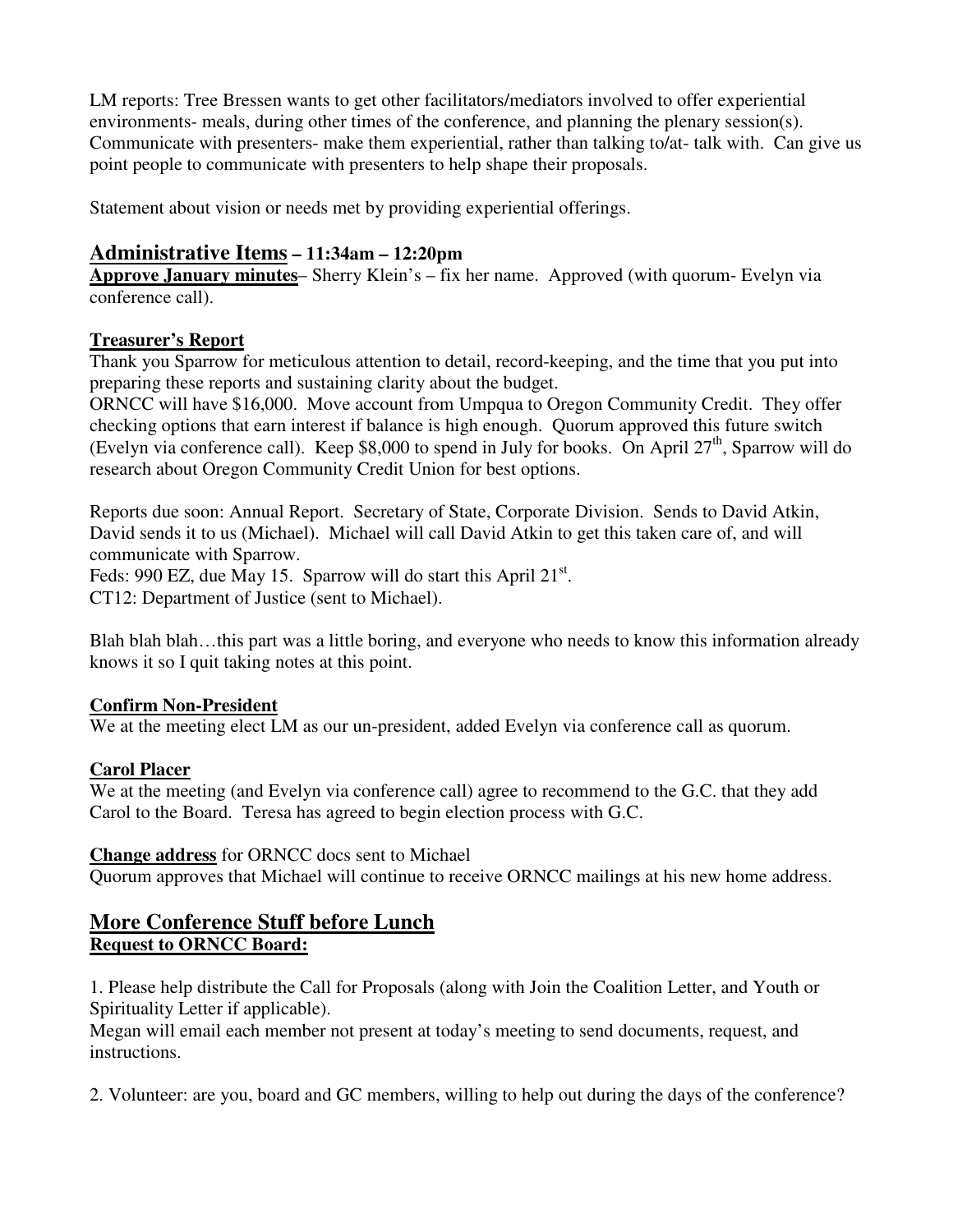Bob will be available to volunteer during the days of the conference, and has agreed to send some Call for Proposals.

Letters to NVC mailing lists – Conference/Marshall announcement, Call for Proposals, etc. Gary will send to Jim Manske LM will send to NVC Social Change Sparrow will send a few to Puget Sound, Bay Area, etc.

# **Lunch**

Yumm! Thank you to everyone for your delicious and healthy food contributions!

# **More Content –**

#### **Reminders!**

1. Please remove the address: nvcmediator@comcast.net from your ORNCC email list.

2. When you send an ORNCC email, please put "ORNCC" as the first word in the subject line. More than one of us have found this strategy tremendously helpful in terms of staying organized.

#### **Continued discussion – Relationship between ORNCC/CNVC and GCC Survey**

Selene was going to look at the survey and report back to the board. We will email her to see if there is anything to share via email before next meeting?

ORNCC wants to know about CNVC: What is the current master structure? How do we want to be a part of that? ORNCC could be one of the circles that connects with larger CNVC circles.

### **Paul Simon's Eugene Peace Center plan**

Megan and Gary are going to meet with Paul on Wednesday, March 19 to discuss a summary of the ORNCC discussion- ask questions, raise concerns, etc.

A sketchy summary of this discussion:

Statewide focus vs. local focus. Many local ORNCC's vs statewide ORNCC. Portland is currently very dormant, what about reaching out to other areas. Right now, we're little pods.

Evening space for trainings. Do we need something from there? How could we use it? Funding? Would they ask us for money? ORNCC quality control over trainings? Lots of opportunities, and many potential responsibilities. If we are not clear, we could miss out or get overwhelmed.

What requests do we have of Paul? 1. What does he request of us? More specific requests. LM will send her ideas to Megan, Gary and Bob if she feels like it.

### **Posting to ORNCC website**

Someone recently asked us how, LM sent to Michelle who is still willing to help. Take people off a part of the website (contact to add a training?). Each region has it's own representative…requests on the website about profit sharing and email-list sharing.

\*Does the list of board members for emailing include our offices? New board members and officers, new picture of board retreat.